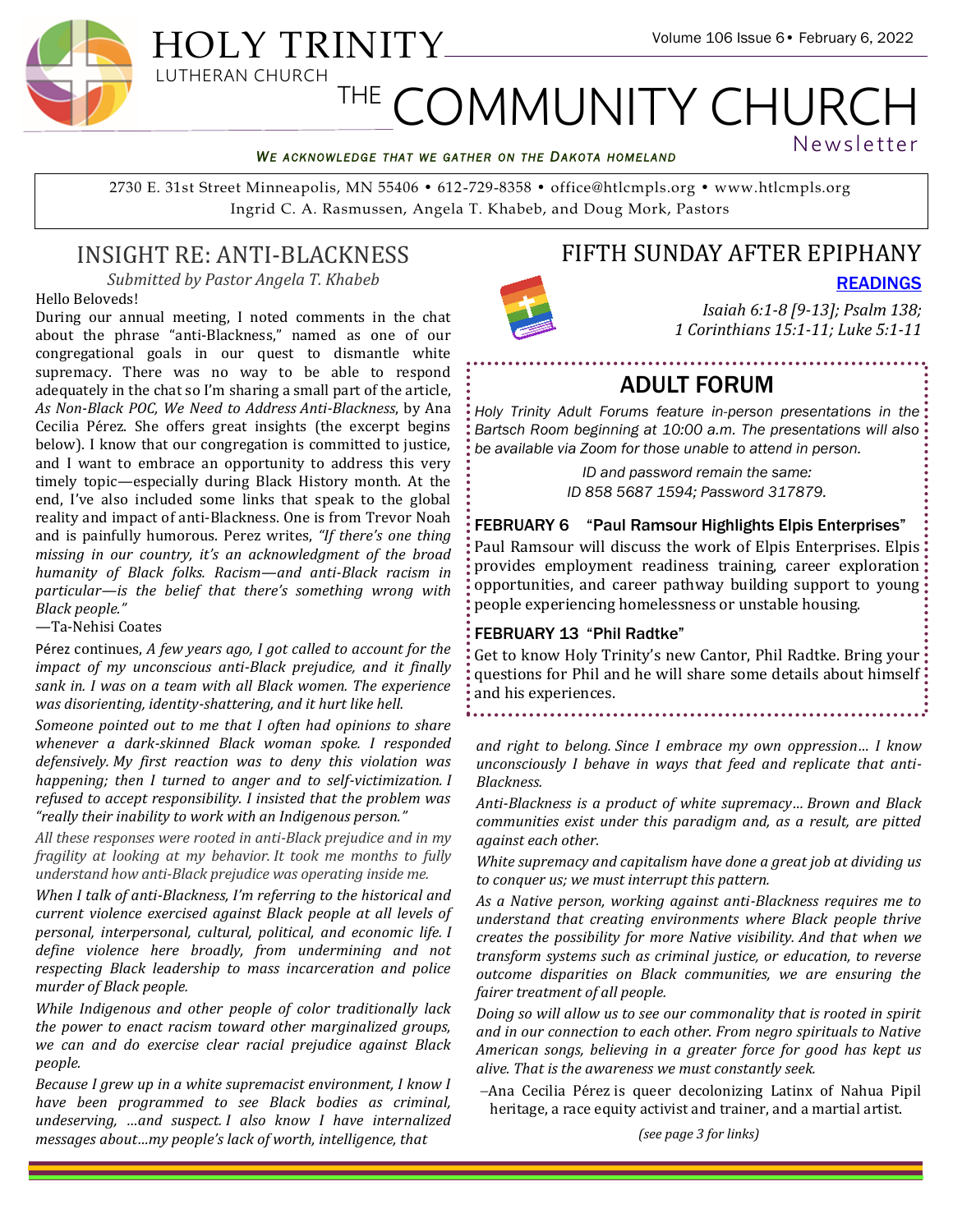### 20s, 30s, 40s WINTER GROUP HIKE *THIS SUNDAY*

The 20s, 30s, 40s Group, Laura Bolstad Grafstrom, and Peter Grafstrom invite you to an all-ages winter hike on Sunday, February 6 at 2:00 p.m. Meet at the southernmost parking lot at Minnehaha Park (near E 54th St. and Hwy 55) and take the winter hiking trail that connects with Fort Snelling State Park.

*RSVP to [Laura](mailto:laurabolstad1@gmail.com) by Saturday, February 5.*

### HTLC PARENTS/KIDS UNDER 5—MEET UP THIS MONDAY

Virtual meet-up for HTLC parents with kids under 5 Monday, Feb. 7, 8-9 p.m. Many of us with young kids have been feeling the strain. Between keeping our unvaccinated tots safe, navigating ever-changing childcare issues, grieving missed milestones, and feeling isolated or even trapped, we're holding it down… but it isn't always pretty. Come join us for a low-key hour together with other parents in the same boat, to share, connect, and be seen. We can't necessarily fix it, but we can commiserate. Zoom link coming soon! If you're interested in attending, RSVP to [Jess Daniel Hart](mailto:jess.a.daniel@gmail.com) (714-388-4489).

#### HTLC FAMILY RETREAT FUN FEBRUARY 11-13

Our family retreat will be held from Friday, February 11 at 6:00 p.m. through 10:00 a.m., Sunday, February 13. The retreat will be at the YMCA Camp St. Croix in Hudson, Wisconsin. We hope that all Holy Trinity families, especially newer member families, consider this opportunity.

Please send an email to Deacon [David](mailto:at%20drojasmartinez@htlcmpls.org) or text/call him (765-656-9605) if you'd like to attend with your family. Information re: cost, activities, safety-protocols, etc. once we establish the level of interest.

### SUNDAY SCHOOL FOR ALL AGES RETURNING FEB. 20

In conversation with parents, pastors, and others, and taking into consideration that the Family Retreat will take up the second weekend of February, it's been decided that we will return to in-person, indoor Sunday School for all ages on Sunday, February 20.

## LIVESTREAM THE 11:00 AM SUNDAY SERVICE ONLINE

A live-stream of the 11:00 a.m. service is available online every Sunday. Click the following [link](https://vimeo.com/event/1341305) at 10:55 a.m. on Sunday to livestream the service from your computer or smart phone: https://vimeo.com/event/1341305.

### *OR* … TO VIEW PREVIOUS WORSHIP SERVICES

You can also click on the link above to find recordings of past



worship services, and other recordings. you'll find a list of recordings on the right, just below the main Vimeo screen, see example.

We're working to put dates at the beginning of the titles to make it easier to find the video you're looking for.

#### AARP TAX AIDE IS BACK FOR 2022

AARP Tax Aide will again be available at Holy Trinity to provide 2021 tax filing assistance to Seniors and Low-Income taxpayers. An appointment will be required. To make an appointment, call one of the numbers, shown below, between 9:00 a.m and 3:00 p.m.

> Mondays & Wednesdays: 612-839-9307 Tuesdays & Thursdays: 612-468-3431

## DONATE USED EYEGLASSES AND HEARING AIDS

A collection box can be found in the coat room where you can donate old eyeglasses and hearing aids for redistribution to the underprivileged in developing countries. Big thanks to Connie Adams for facilitating this collection box!



## THANK YOU FROM CTUL AND BDC

Thanks to Holy Trinity for hosting, as well as coming out to stand with CTUL, in the soft launch of our Construction Campaign on December 15. Housing development is a multibillion dollar industry in the metro area, yet day to day, non-union construction workers who build the housing face horrific working conditions, from wage theft to labor trafficking. Enough is enough and workers are standing up for basic dignity and respect. Following the event, we mailed a letter to 12 large multi-family housing developers, calling on them to meet with workers to learn about issues non-union construction workers face, and to sign into an independent monitoring program that places power into the hands of workers to be able to speak out about violations of their rights without fear of retaliation. Over the next few months, we will continue to reach out to the developers to offer them the opportunities to partner with us to ensure dignity and respect for all construction workers. In June 2022, workers will bring their concerns to the broader public with a large action - we hope you will be able to join us.